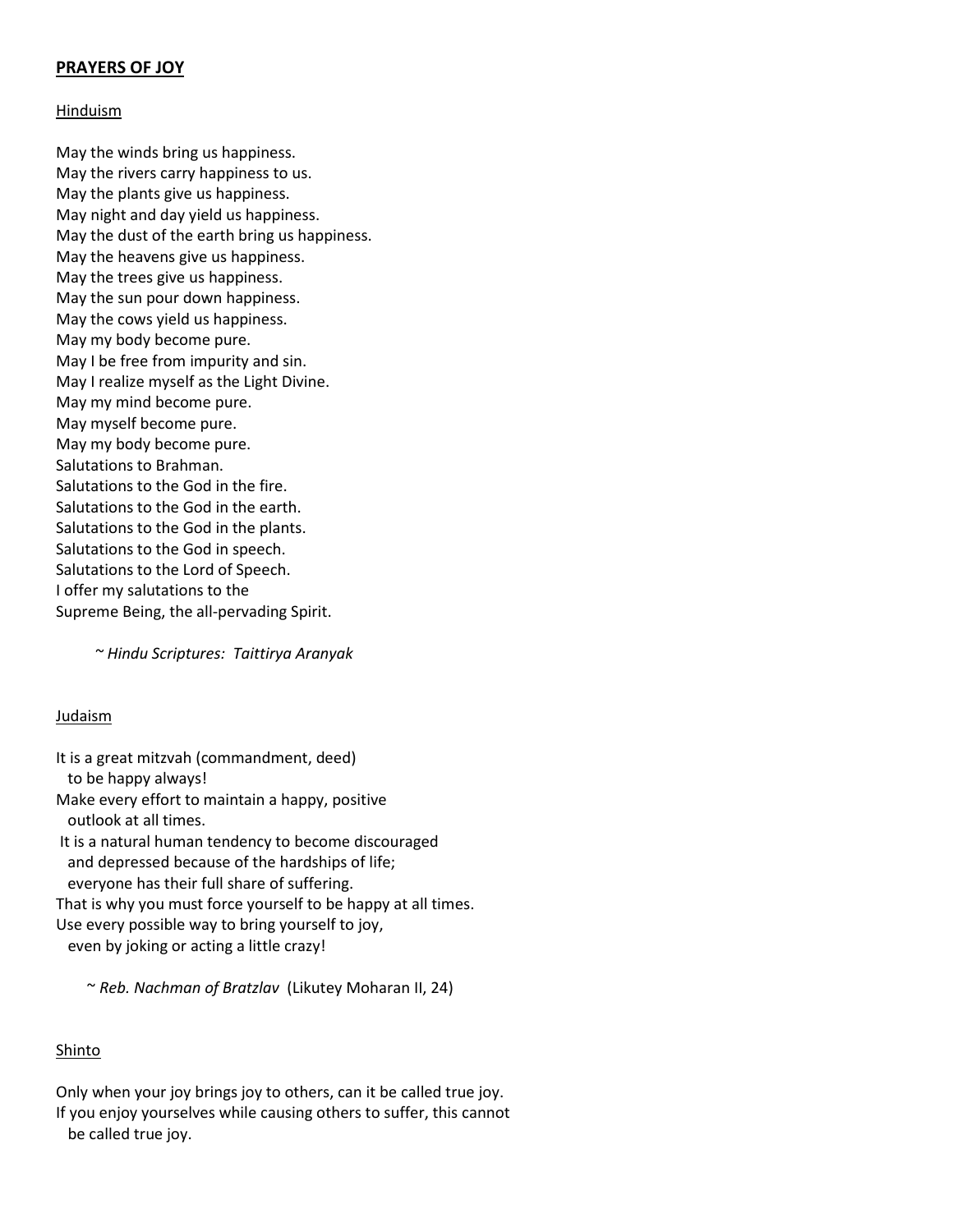## Taoism

Share happiness with others. By extending ourselves to others, we enlarge our being. Selfless service is our sacred vow. Receiving by giving is the universal law of supply.

Unite yourself with Heaven and earth.

Be unconcerned with life and death.

With clarity and self-awareness developed through self-cultivation, transform your being, and thus end your bondage to the law of the great transformation.

Clearly and completely discern the heart of these unadorned teachings.

Passed down through generations, they have come from our ancient masters.

Our way is the gathering of the greatest simple truths. The wellspring of eternal life is the infinite simplicity of Tao.

*~ Lao Tsu*

## Buddhism

May all beings have happiness; May all be free from sorrow; May all never be separated from the sacred happiness which is sorrow less; And may all live in equanimity, without too much

attachment and too much aversion.

And may all live believing in the equality of all lives.

*~ The Buddha*

## Christianity

Joyful, joyful, we adore Thee, God of glory, Lord of love; Hearts unfold like flow'rs before Thee, hail Thee as the sun above. Melt the clouds of sin and sadness, drive the dark of doubt away, Giver of immortal gladness, fill us with the light of day.

All Thy works with joy surround Thee, earth and heav'n reflect Thy rays, Stars and angels sing around Thee, Center of unbroken praise; Field and forest, vale and mountain, bloss'ming meadow, flashing sea, Chanting bird and flowing fountain call us to rejoice in Thee.

Thou art giving and forgiving, ever blessing, ever blest, Wellspring of the joy of living, ocean depth of happy rest! Thou the Father, Christ our Brother, all who live in love are Thine;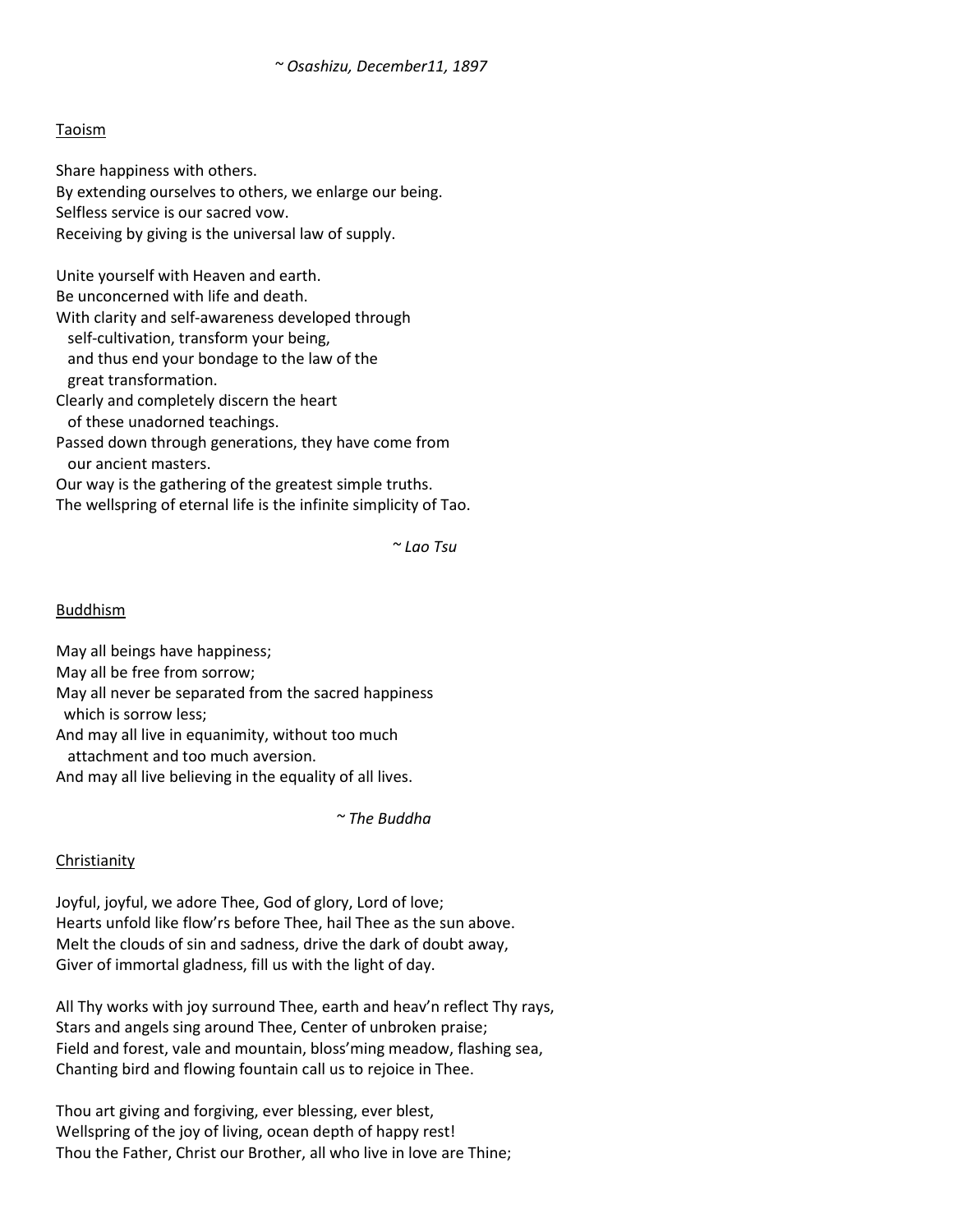Teach us how to love each other, lift us to the joy divine.

## *~ Henry van Dyke*

#### Islam

O my Joy and my Desire and my Refuge, My Friend and my Sustainer and my Goal; Thou are my Intimate, and longing for Thee sustains me; Were it not for Thee, O my Life and my Friend, How I should have been distraught over the spaces of the earth. How many favors have been bestowed, and how much hast Thou Given me of gifts and grace and assistance.

Thy love is now my desire and my bliss, And has been revealed to the eye of my heart that was athirst. I have none beside Thee, Who dost make the desert blossom. Thou are my joy, firmly established within me; If Thou are satisfied with me, then, O Desire of my heart, my happiness has appeared.

 *~ Rabi'a (Islamic Scripture)*

## Sikhism

Listen, O fortunate ones, to my joyful song. That all my desires have been fulfilled. I have obtained God, the Supreme Being, And all my griefs have disappeared. My sorrows, afflictions, and sufferings have departed By listening to the true Word. The saints and the holy are filled with joy, When they hear the Word from the perfect Preceptor. He who hears the Word is made pure, He who speaks is made holy, The Eternal Preceptor will fill their hearts. I proclaim, for those who attach themselves to the Enlightener's feet, the heavenly music plays.

 *~ Japji (Sikh Scripture)*

## African Faiths

O Lord, O God, Creator of our land, our earth, the trees, the animals and humans, all is for your honor.

The drums beat it out, and people sing about it, and they dance with noisy joy that you are the Lord.

You also have pulled the other continents out of the sea. What a wonderful world you have made out of the wet mud, and what beautiful men and women!

We thank you for the beauty of this earth. The grace of your creation is like a cool day between rainy seasons. We drink